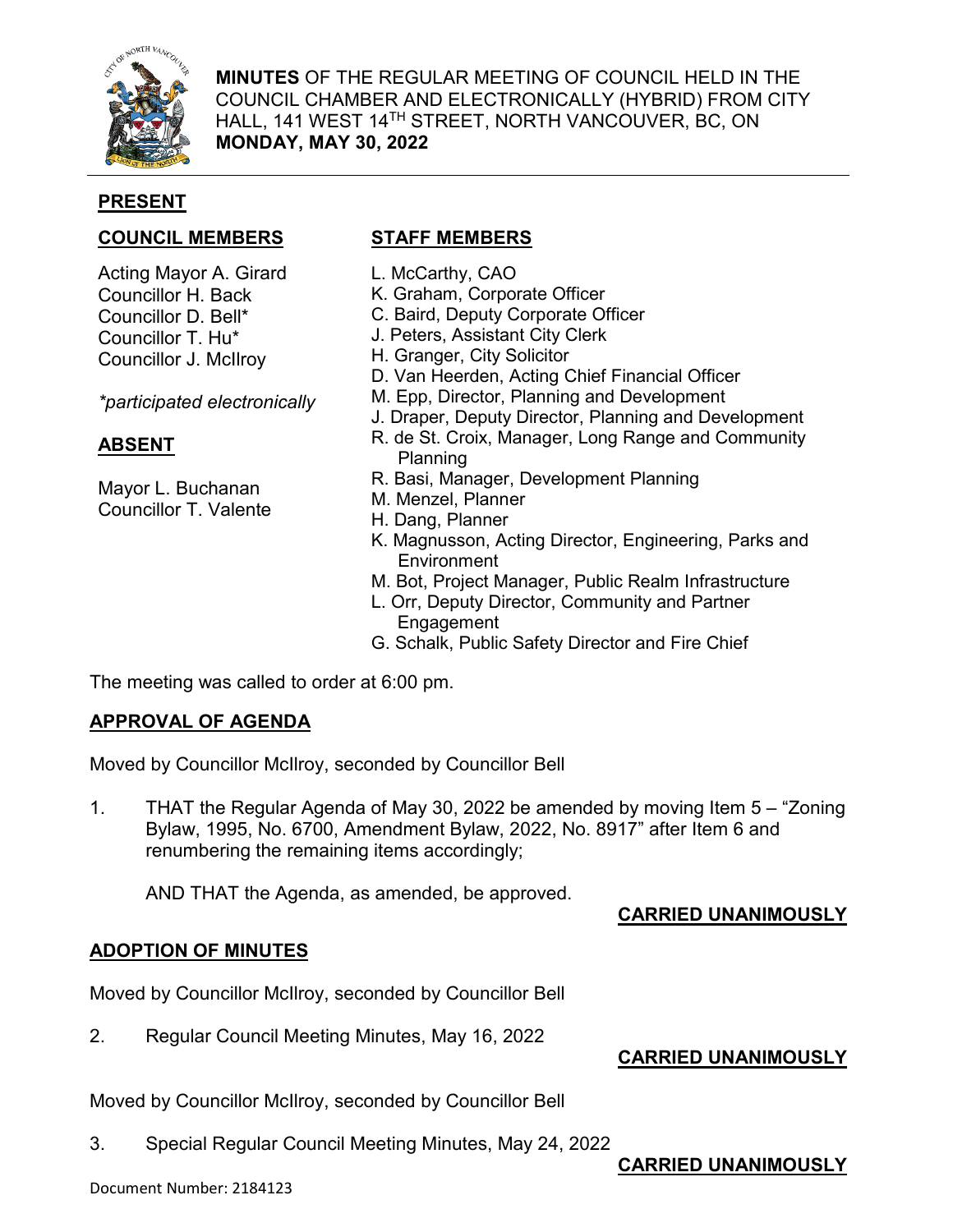## **PROCLAMATIONS**

World Oceans Day – June 8, 2022 – read by Councillor McIlroy

Philippine Declaration of Independence Day – June 12, 2022 – read by Acting Mayor Girard

#### **PUBLIC INPUT PERIOD**

Nil.

## **CONSENT AGENDA**

Moved by Councillor Bell, seconded by Councillor Back

THAT the recommendation listed within the "Consent Agenda" be approved.

### **CARRIED UNANIMOUSLY**

## **START OF CONSENT AGENDA**

#### **REPORT**

\*4. Municipal Finance Authority Loan Documentation – File: 05-1660-01-0001/2022

Report: Chief Financial Officer, May 18, 2022

Moved by Councillor Bell, seconded by Councillor Back

PURSUANT to the report of the Chief Financial Officer, dated May 18, 2022, entitled "Municipal Finance Authority Loan Documentation":

THAT the Chief Financial Officer and Manager, Financial Planning and Analysis, be authorized to execute all loan documentation required to establish Temporary Borrowing with the Municipal Finance Authority of British Columbia as contemplated in "Temporary Loan Authorization Bylaw, 2022, No. 8904", a bylaw to authorize temporary borrowing for the purpose of the design and construction of a new Harry Jerome Community Recreation Centre.

### **(CARRIED UNANIMOUSLY)**

### **END OF CONSENT AGENDA**

### **PUBLIC HEARING – 2008 Westview Drive**

Moved by Councillor McIlroy, seconded by Councillor Back

THAT the meeting recess to the Public Hearing regarding "Zoning Bylaw, 1995, No. 6700, Amendment Bylaw, 2022, No. 8926" (Djamshied Shakirin / Seid Shakirin, 2008 Westview Drive, RS-2).

### **CARRIED UNANIMOUSLY**

The meeting recessed to the Public Hearing at 6:05 pm and reconvened at 6:34 pm.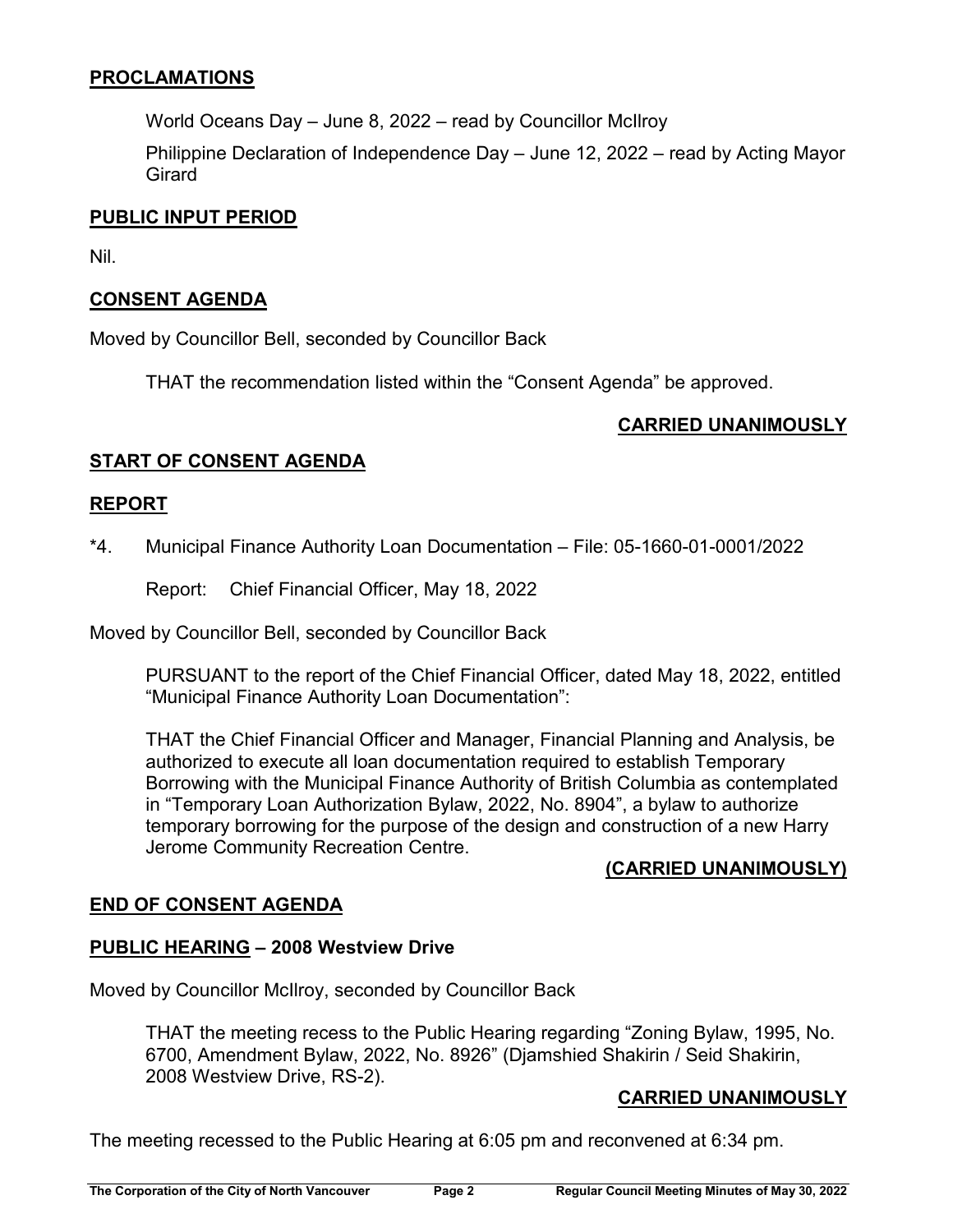### **BYLAW – THIRD READING**

5. "Zoning Bylaw, 1995, No. 6700, Amendment Bylaw, 2022, No. 8926" (Djamshied Shakirin / Seid Shakirin, 2008 Westview Drive, RS-2)

Moved by Councillor Bell, seconded by Councillor McIlroy

THAT "Zoning Bylaw, 1995, No. 6700, Amendment Bylaw, 2022, No. 8926" (Djamshied Shakirin / Seid Shakirin, 2008 Westview Drive, RS-2) be given third reading.

### **CARRIED UNANIMOUSLY**

## **BYLAW – FIRST, SECOND AND THIRD READINGS**

6. "Zoning Bylaw, 1995, No. 6700, Amendment Bylaw, 2022, No. 8917" (Krzysztof Szuk / Shenpai Ha, 639 East  $4<sup>th</sup>$  Street, CD-751)

Moved by Councillor Bell, seconded by Councillor McIlroy

THAT "Zoning Bylaw, 1995, No. 6700, Amendment Bylaw, 2022, No. 8917" (Krzysztof Szuk / Shenpai Ha, 639 East  $4<sup>th</sup>$  Street, CD-751) be given first and second readings.

#### **CARRIED UNANIMOUSLY**

Moved by Councillor Bell, seconded by Councillor McIlroy

THAT "Zoning Bylaw, 1995, No. 6700, Amendment Bylaw, 2022, No. 8917" (Krzysztof Szuk / Shenpai Ha, 639 East  $4<sup>th</sup>$  Street, CD-751) be given third reading.

### **CARRIED UNANIMOUSLY**

### **DELEGATION**

Representatives, North Shore Young Civic Forum

Re: Understandable and Accessible Local Politics and 4<sup>th</sup> Street Cycling Route Upgrades

Faiz Jaffer, Hassan Merali, and other representatives of North Shore Young Civic Forum provided a PowerPoint presentation regarding "Understandable and Accessible Local Politics" and "4<sup>th</sup> Street Cycling Route Upgrades" and responded to questions of Council.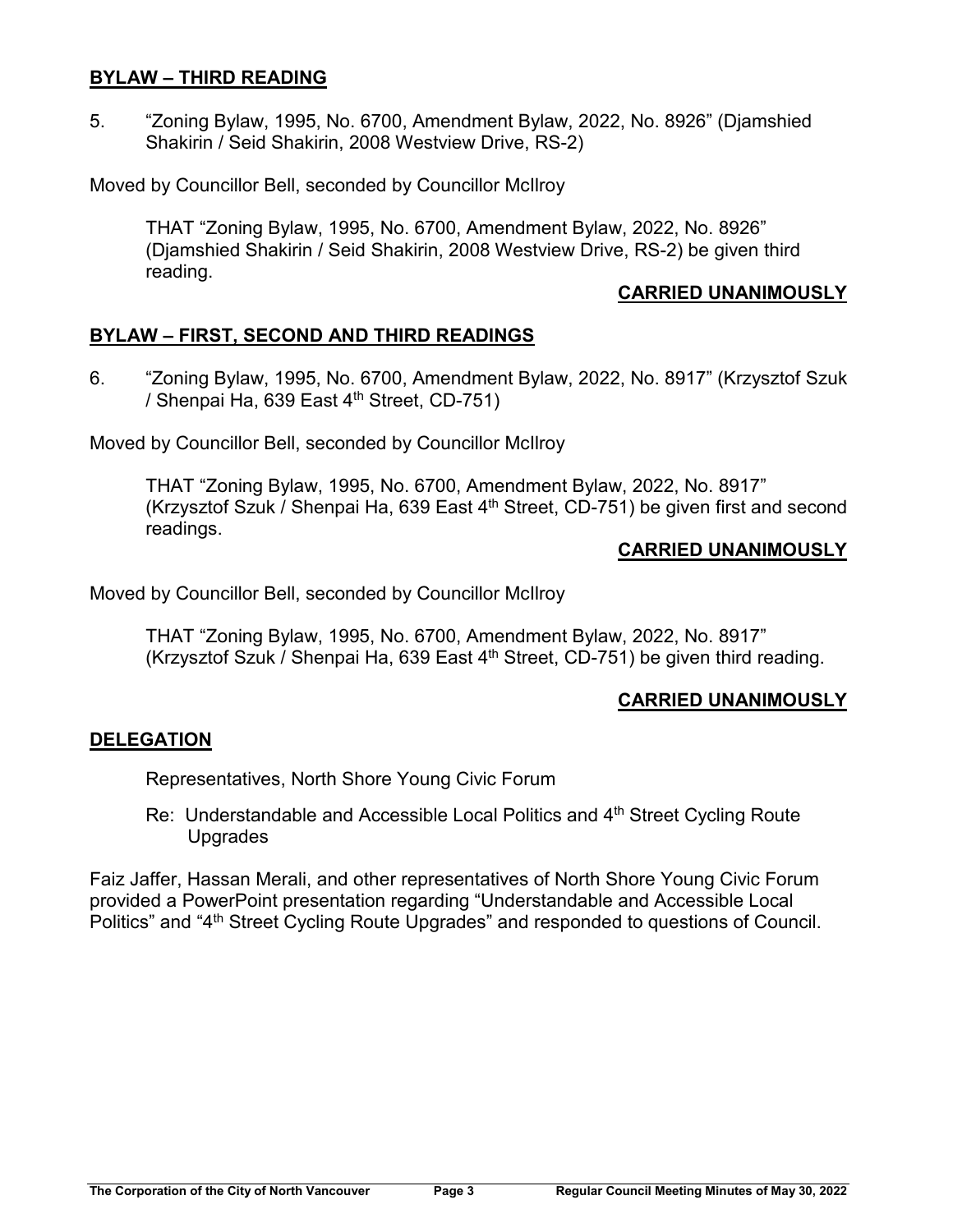#### **CORRESPONDENCE**

- 7. Rowan Gentleman-Sylvester, North Shore Young Civic Forum, February 4, 2022 – File: 01-0230-01-0001/2022
	- Re: Understandable and Accessible Local Politics and 4<sup>th</sup> Street Cycling Route Upgrades

Moved by Councillor Bell, seconded by Councillor McIlroy

THAT the correspondence from Rowan Gentleman-Sylvester, North Shore Young Civic Forum, dated February 4, 2022, regarding the "CityHive", be received with thanks.

### **CARRIED UNANIMOUSLY**

### **REPORTS**

8. Multicultural Community Festival Task Force Terms of Reference – File: 10-4870-01-0001/2022

Report: Deputy Director, Community and Partner Engagement, May 18, 2022

Moved by Councillor McIlroy, seconded by Councillor Bell

PURSUANT to the report of the Deputy Director, Community and Partner Engagement, dated May 18, 2022, entitled "Multicultural Community Festival Task Force Terms of Reference":

THAT the Multicultural Community Festival Task Force Terms of Reference be approved;

THAT Councillor Girard and Councillor Hu be appointed to the Task Force;

THAT \$15,000 from the Operating Budget for Council Grants be allocated to support the work of the Multicultural Community Festival Task Force;

THAT \$7,500 from the Equity and Diversity project COVID Recovery Funding be reallocated to support the work of the Multicultural Community Festival Task Force;

AND THAT a copy of this resolution be sent to the member organizations identified in the Terms of Reference.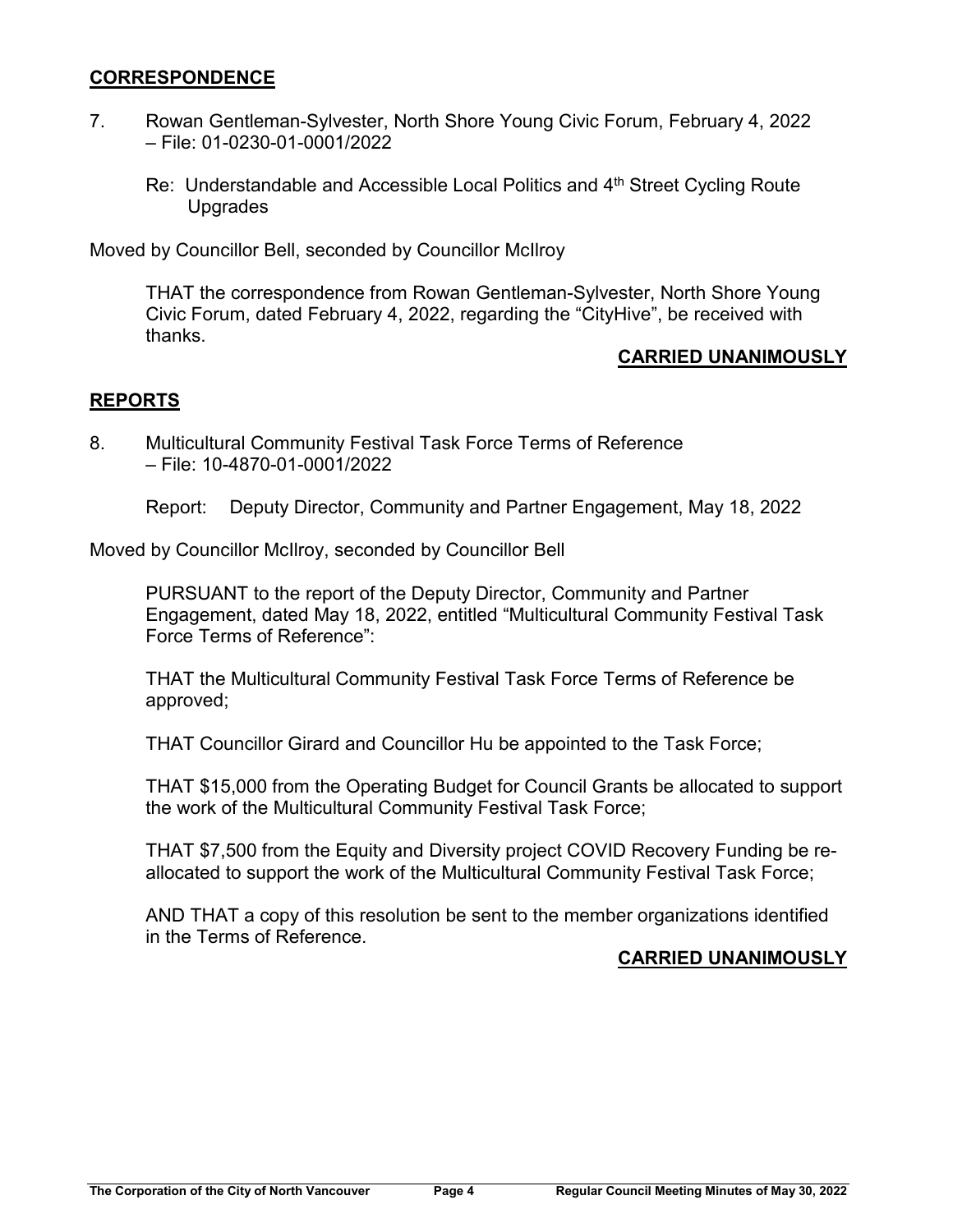#### **REPORTS – Continued**

9. Marine-Main Corridor – Eastbound Transit Lane Extension from Queensbury to Gladstone Avenue – File: 11-5330-20-0064/1

Report: Transportation Engineer, May 18, 2022

Moved by Councillor Bell, seconded by Councillor Back

PURSUANT to the report of the Transportation Engineer, dated May 18, 2022, entitled "Marine-Main Corridor – Eastbound Transit Lane Extension from Queensbury to Gladstone Avenue":

THAT staff be directed to proceed with the detailed design of the Marine-Main Corridor – Eastbound Transit Lane Extension from Queensbury to Gladstone Avenue Project, to reduce transit travel time and variability along East 3<sup>rd</sup> Street and Cotton Road between Queensbury Avenue and Gladstone Avenue;

THAT the Director, Engineering, Parks and Environment, be authorized to sign the TransLink Funding Agreement and any other necessary documentation for the project;

AND THAT staff be directed to return to Council to provide an update on the design, prior to commencement of construction.

### **CARRIED UNANIMOUSLY**

10. Esplanade Complete Street – Temporary Funding Reallocation – File: 16-8350-20-0034/1

Report: Project Manager, Public Realm Infrastructure, May 18, 2022

Moved by Councillor McIlroy, seconded by Councillor Back

PURSUANT to the report of the Project Manager, Public Realm Infrastructure, dated May 18, 2022, entitled "Esplanade Complete Street – Temporary Funding Reallocation":

THAT \$454,000 be temporarily reallocated from the Priority Mobility Network Strategy Implementation Project (#53255) to the Esplanade Complete Streets Project (#53257) for the purpose of temporarily funding the Phase II works;

AND THAT the reallocated funding value be returned to the Priority Mobility Network Strategy Implementation Project (#53255) upon receipt of the off-site funding repayment or external funding, whichever is available first.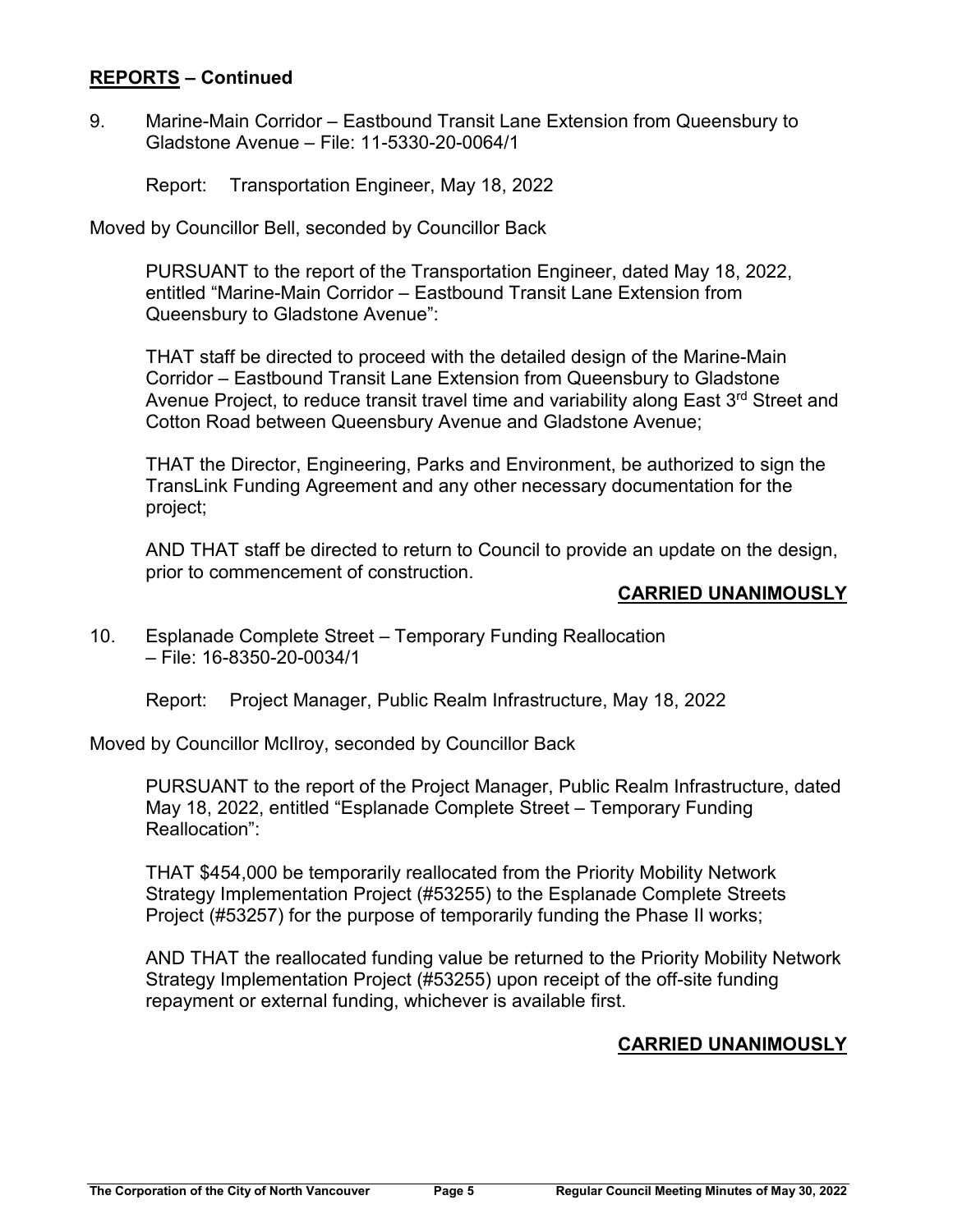## **REPORTS – Continued**

11. Metro Vancouver Regional Growth Strategy (Metro 2050): Acceptance by Affected Local Governments – File: 13-6500-20-0001/1

Report: Manager, Long Range and Community Planning, May 18, 2022

Moved by Councillor McIlroy, seconded by Councillor Back

PURSUANT to the report of the Manager, Long Range and Community Planning, dated May 18, 2022, entitled "Metro Vancouver Regional Growth Strategy (Metro 2050): Acceptance by Affected Local Governments":

THAT the proposed Metro Vancouver Regional Growth Strategy (Metro 2050) *(Metro Vancouver Regional District Regional Growth Strategy Bylaw No. 1339, 2022)* be endorsed, pursuant to Section 436 of the *Local Government Act*;

AND THAT staff be directed to forward a copy of this resolution to Metro Vancouver for information.

## **CARRIED UNANIMOUSLY**

12. Rezoning Application: 1357 Jones Avenue (Mehrdad Rahbar / Vernacular Studio Inc.) – File: 08-3400-20-0056/1

Report: Planner 1, May 18, 2022

Moved by Councillor McIlroy, seconded by Councillor Hu

PURSUANT to the report of the Planner 1, dated May 18, 2022, entitled "Rezoning Application: 1357 Jones Avenue (Mehrdad Rahbar / Vernacular Studio Inc.)":

THAT the application submitted by Mehrdad Rahbar / Vernacular Studio Inc. to rezone the property located at 1357 Jones Avenue from a One-Unit Residential 1 (RS-1) Zone to a One-Unit Residential 2 (RS-2) Zone be considered and no Public Hearing be held, in accordance with the *Local Government Act;*

THAT Development Variance Permit No. PLN2021-00005 (Mehrdad Rahbar / Vernacular Studio Inc., 1357 Jones Avenue) be considered for issuance under Section 498 of the *Local Government Act* and the Public Meeting be waived;

THAT notification be circulated in accordance with the *Local Government Act;* 

THAT the community benefits outlined in the report be secured at the applicant's expense and to the satisfaction of staff;

AND THAT the Mayor and Corporate Officer be authorized to sign the necessary documentation to give effect to this motion.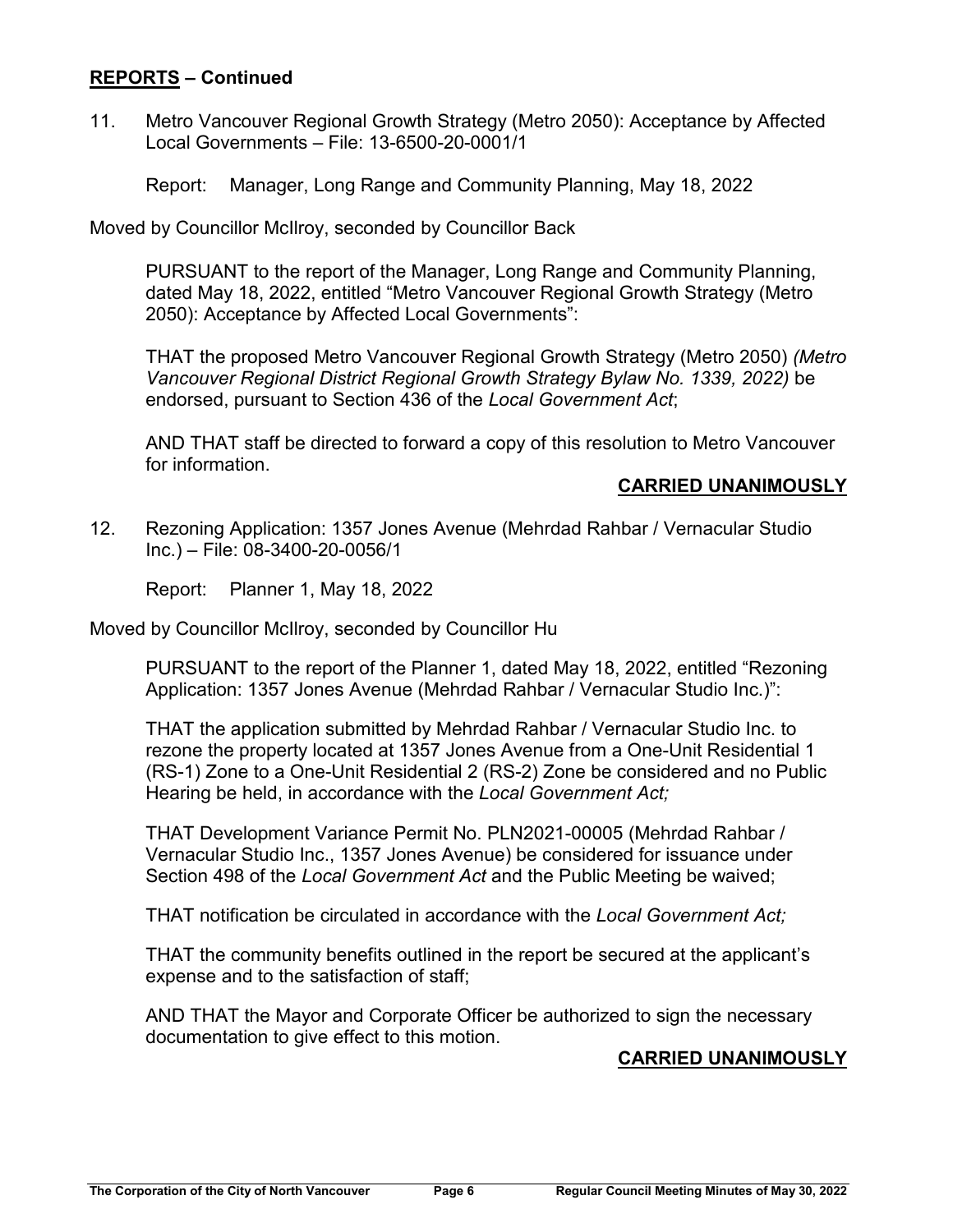# **PUBLIC CLARIFICATION PERIOD**

Nil.

# **COUNCIL INQUIRIES / REPORTS**

Nil.

# **NEW ITEMS OF BUSINESS**

Nil.

# **NOTICES OF MOTION**

Nil.

# **RECESS TO CLOSED SESSION**

Moved by Councillor Back, seconded by Councillor McIlroy

THAT Council recess to the Committee of the Whole, Closed Session, pursuant to the *Community Charter*, Sections 90(1)(g) [potential litigation] and 90(1)(i) [legal advice].

### **CARRIED UNANIMOUSLY**

The meeting recessed to the Committee of the Whole, Closed Session, at 7:52 pm and reconvened at 8:08 pm.

# **REPORT OF THE COMMITTEE OF THE WHOLE (CLOSED SESSION)**

13. Legal Matter – File: 09-3900-01-0001/2022

Report: Fire Chief and Public Safety Director, May 25, 2022

Moved by Councillor McIlroy, seconded by Councillor Back

PURSUANT to the report of the Fire Chief and Public Safety Director, dated May 25, 2022, regarding a legal matter:

THAT the action taken by the Committee of the Whole (Closed Session) be ratified;

AND THAT the wording of the recommendation and the report of the Fire Chief and Public Safety Director, dated May 25, 2022, remain in the Closed session.